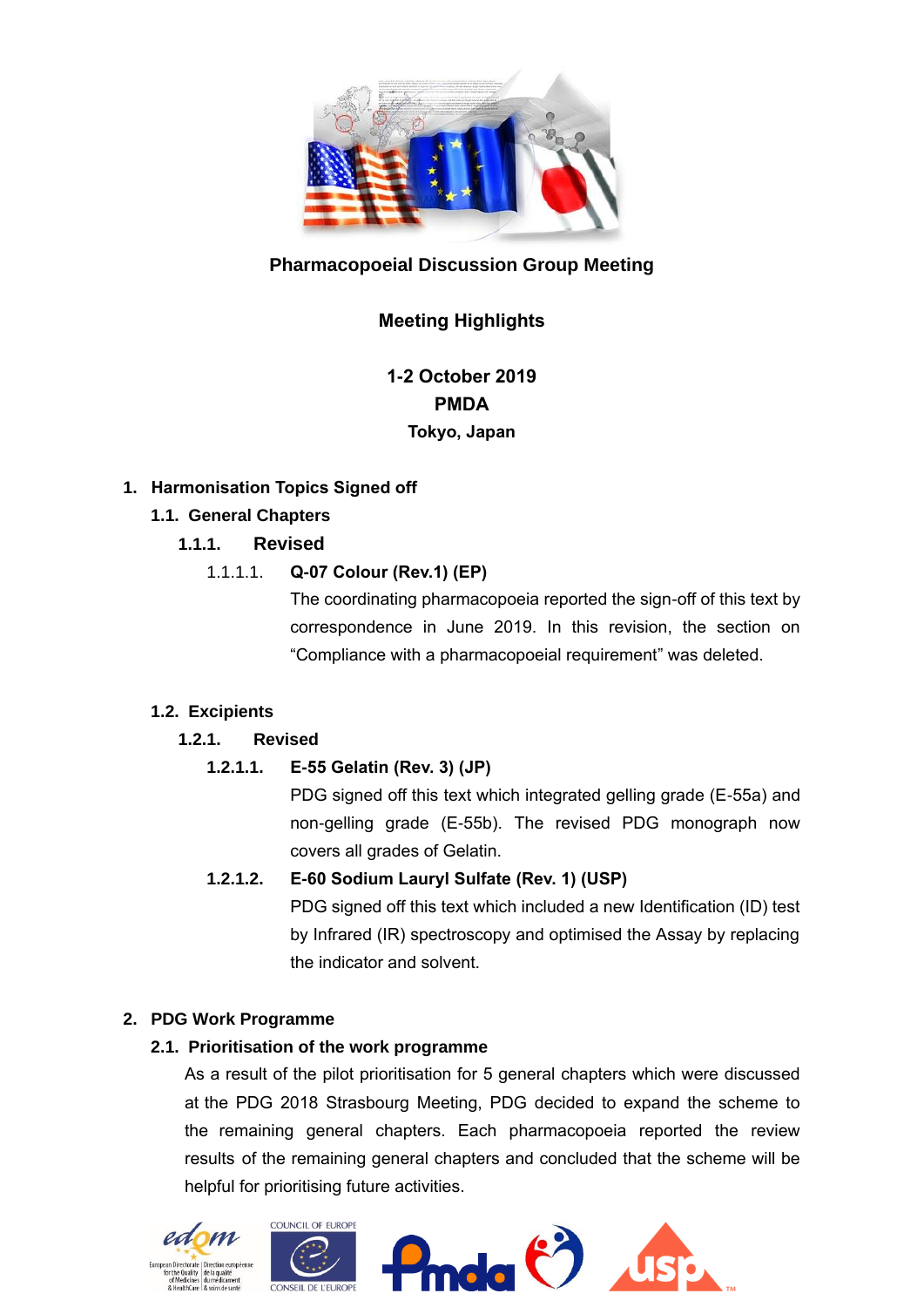#### **2.2. Outcome of the technical teleconferences**

#### **2.2.1. Q-09 Particulate Contamination (USP)**

The coordinating pharmacopoeia reported back on the success of this technical teleconference for resolving sticking points with a view to publishing a Stage 2 draft for public enquiry.

#### **2.3. Discussion/Decision on way forward for topics requiring specific emphasis**

#### **2.3.1. General Chapters**

#### **2.3.1.1. G-20 Chromatography (EP)**

The coordinating pharmacopoeia highlighted additional comments received from stakeholders following the Stage 2 public enquiry. The other two pharmacopoeias shared an initial feedback to the comments. PDG will continue to work to address the remaining issues.

#### **2.3.2. Excipients**

#### **2.3.2.1. E-46 Talc (USP)**

The coordinating pharmacopoeia provided updates on the proposed methods for evaluating the absence of asbestos in talc. USP had performed a couple of round- robin testings to evaluate different methods for the absence of asbestos in talc. In order to allow an informed official decision by PDG, USP will provide more feedback to PDG after the publication of a USP *Stimuli* article and a USP round table discussion tentatively scheduled for early 2020 to seek stakeholders' feedback.

### **2.3.2.2. E-51 Glycerin (USP)**

The coordinating pharmacopoeia provided a summary of the Stage 1 draft as well as the survey results on colour methods. The other two pharmacopoeias will provide their feedback on the concept.

#### **2.3.2.3. E-62 SWFI in Containers (USP)**

The coordinating pharmacopoeia provided updates on specification of organic impurities and conclusions from the round-table discussions with their stakeholders. The coordinating